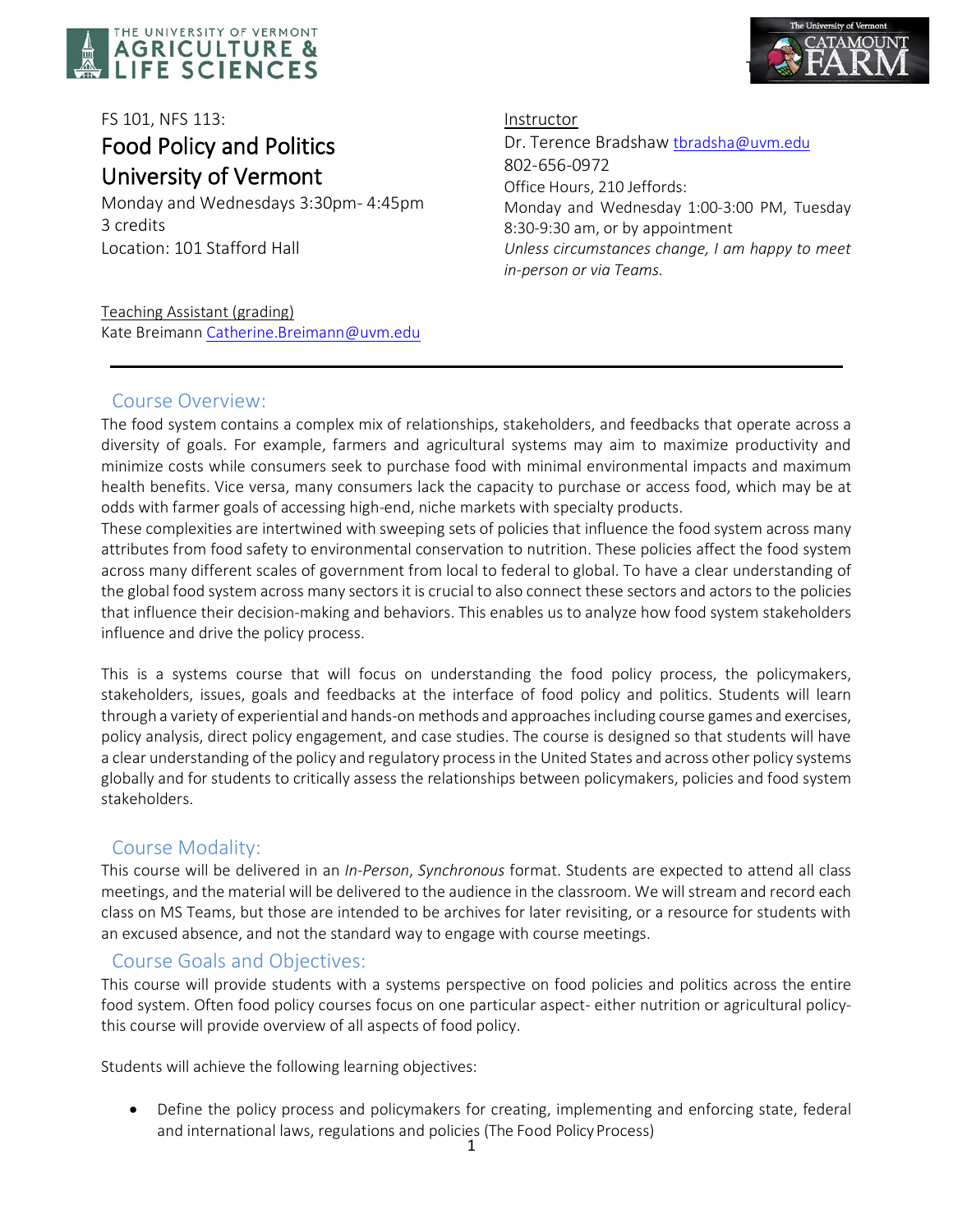- Identify multiple food system stakeholders and how they interact in policy systems to affect the food system (The People in the Food Policy Process)
- Describe the issues facing the food system and their potential policy interventions (The Problems the Food Policy Process Attempts to Change)
- Demonstrate through critical policy analysis how policy interventions may affect multiple components of the food system (The Feedbacks in the Food PolicyProcess)
- Participate in the policy process through public comment, regulatory or legislative avenues(The Politics of the Food Policy Process)

# Course Reading and Materials:

- Food Policy in the United States: An Introduction. 2018. Park Wilde. (Required reading; available online through UVM Library[: http://voyager.uvm.edu/vwebv/holdingsInfo?bibId=5229421\)](http://voyager.uvm.edu/vwebv/holdingsInfo?bibId=5229421).
- Food Politics. (2013 edition). Marion Nestle. (On reserve at Howe Library; readings will be posted online)
- Food Politics. 2018. Robert Paarlberg. (On reserve at Howe Library; readings will be posted online)

The course readings will be made available on the blackboard site, with the exception of the Food Policy in the United States book, which is the required textbook. It is available for download from the library, and hard copies can be purchased online including at the following:

- Amazon: [https://www.amazon.com/gp/product/1138204005/ref=dbs\\_a\\_def\\_rwt\\_bibl\\_vppi\\_i1](https://www.amazon.com/gp/product/1138204005/ref=dbs_a_def_rwt_bibl_vppi_i1)
- Half.com[:https://www.ebay.com/itm/FOOD-POLICY-IN-THE-UNITED-](https://www.ebay.com/itm/FOOD-POLICY-IN-THE-UNITED-)[STATES/332674898337?epid=242728227&hash=item4d74f819a1:g:60wAAOSwru9bFV82](https://www.ebay.com/itm/FOOD-POLICY-IN-THE-UNITED-STATES/332674898337?epid=242728227&hash=item4d74f819a1%3Ag%3A60wAAOSwru9bFV82)

## News and Blogs:

Food policy is happening all the time. For this reason we will start every class with an open discussion of current news in food policy. These discussions are part of your expected participation. To stay up to date you may want to browse some blogs on current agriculture and food policy topics. These include:

- Politico [Morning Agriculture](http://www.politico.com/tipsheets/morning-agriculture) (blog of Politico, one of the leading newspapers on Capitol Hill) [\(http://www.politico.com/tipsheets/morning-agriculture\)](http://www.politico.com/tipsheets/morning-agriculture)
- Marion Nestle's blog [Food Politics](http://www.foodpolitics.com/) (she's a nutrition professor) [\(http://www.foodpolitics.com/\)](http://www.foodpolitics.com/)
- Jason Lusk's [blog](http://jaysonlusk.com/) (he's a food and agriculture economics professor) [\(http://jaysonlusk.com/\)](http://jaysonlusk.com/)
- Park Wilde's [US Food Policy blog](http://usfoodpolicy.blogspot.com/) (he's an economist/food policy professor) [\(http://usfoodpolicy.blogspot.com/\)](http://usfoodpolicy.blogspot.com/)
- Marc Bellemare's [blog](http://marcfbellemare.com/wordpress/) (he's an agricultural economics professor) [\(http://marcfbellemare.com/wordpress/\)](http://marcfbellemare.com/wordpress/)

# Course Expectations and Evaluation

## In Class Expectations

This is an interactive, hands-on and engaged course. Students are expected to be active learners and will participate in many activities both within and out of class that give you an understanding of our policy systems and politics in action. As a result, active engagement in class is required to be a successful learner.

## Attendance Policy and Classroom Environment Expectations:

All students are expected to attend class and participate in discussion. Students are specifically expected to attend, arrive on time, and show respect for guest speakers who are often volunteering their time. Tardiness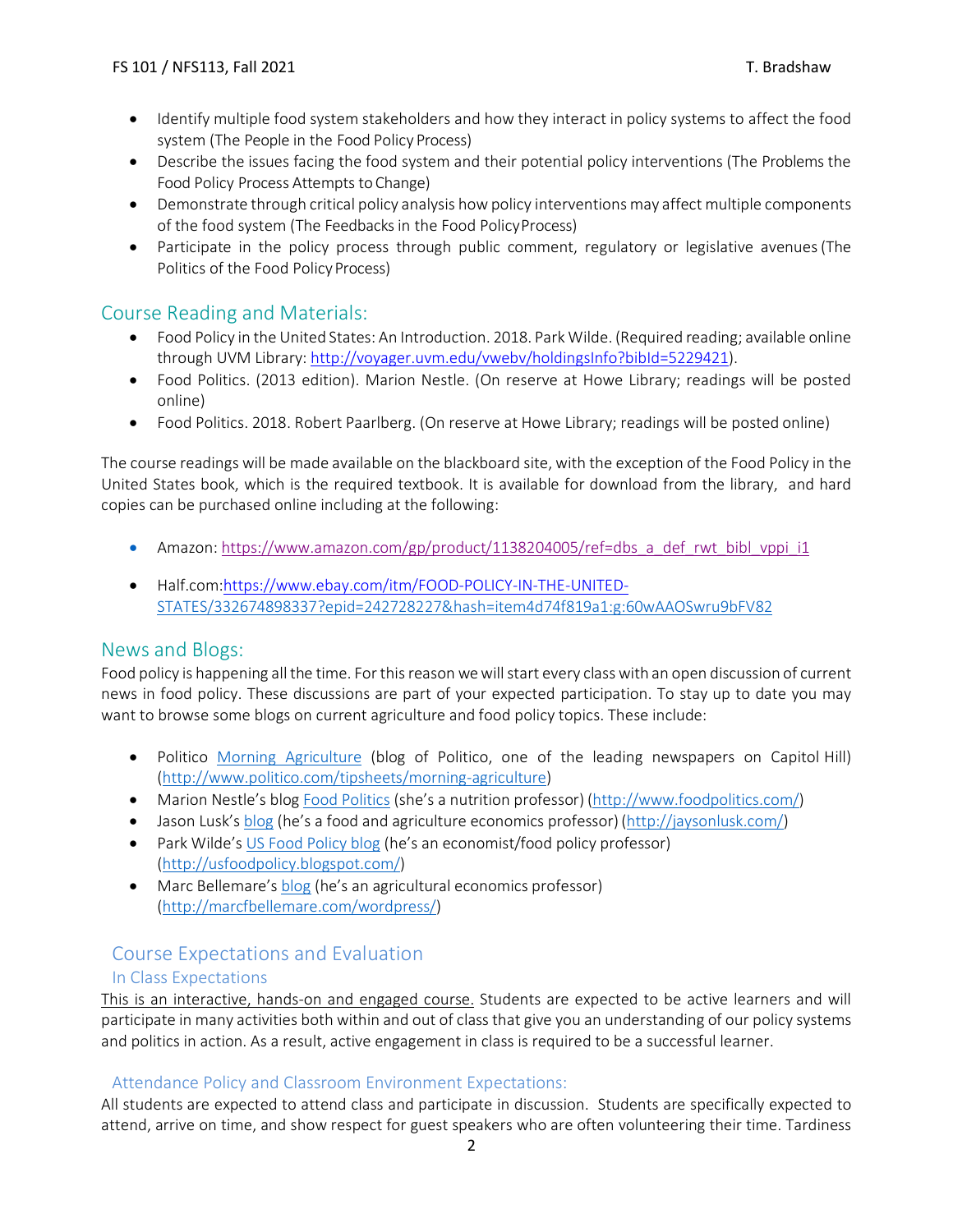and absences will affect the professionalism component of your grade.

- Of course, we will be flexible around any COVID-related health or quarantine issues. However, the pandemic may not be used as a blanket excuse for poor participation.
- If you are ill and missing only one day of classes, you can contact class professor by e-mail directly and leave a clear message including your name, and that you are ill and will be missing the class.
- If you are ill for 2 or more classes or experiencing a personal problem that will cause you to miss more than a day of classes, you must contact Whitney Northrop in the CALS Student Services Office or Student Services in your college. Theywill notify the instructors for you, but you will also need to work with your instructors to discuss their expectations in reference to your absence.
- It is important that you as the student (not your advisor and not your parent) contact Student Services directly if at all possible. By doing so, we will have a very clear understanding of the nature of the illness or problem and how we can best help you.

This is a political course, which means that people will be expressing their political opinions through debate, class discussions, MS Teams polls, and in other ways. To facilitate a learning experience, which includes understanding diverse perspectives, it is crucial that we first and foremost respect a difference of opinion. I am deeply committed to creating a learning environment in which a diversity of political opinions is welcome and accepted as part of a learning experience. To achieve that, all students are expected to respect their peers, Dr. Bradshaw and their TA by listening to different perspectives even if they do not hold the same opinion or belief. Debate is a natural part of politics, but debate will always be conducted with respect in this class.

## Out of Class Expectations

Politics and policy can be a very formal process with a high degree of professionalism. In this class it is highly likely that you will be engaging with policymakers and other professionals working within the policy system or working to influence the policy system. It is expected that you represent yourself, our course and UVM with the highest level of professionalism in these instances. Furthermore, please consider these aspects when interacting with Dr. Bradshaw, TAs and others in email exchanges.

#### Citing Appropriate Sources

For your assignments you will be expected to use proper citations and scientific and research sources appropriate to the policy topic that you choose. While some aspects of the assignment may provide an opportunity for you to give your opinion on a topic, much of the assignment requires research and sources that should be properly cited. Please use the APA citation style for all assignments (see: [https://owl.english.purdue.edu/owl/resource/560/01/\)](https://owl.english.purdue.edu/owl/resource/560/01/)

#### Student Learning Accommodations:

The primary goal for this course is for students to achieve learning objectives, not to meet deadlines and complete assignments. That said, the framework provided by the coursework and due dates is important to help us achieve that goal. It is important for students to complete readings and assignments on-time and to be prepared for class discussions. However, I understand that not every student learns the same way, and we all come into this course with other responsibilities that don't go away when we walk through the classroom door. If a short-term accommodation or adjustment to an assignment or deadline will improve your success in this course, by all means please speak to me about it. *This does not mean that I will reward laziness. Flexibility is not a replacement for you completing the coursework and maintaining the trajectory of the course.*

If you have a more substantial need than a minor adjustment to course requirements, and in keeping with University policy, any student with a documented disability interested in utilizing accommodations should contact SAS, the office of Disability Services on campus. SAS works with students and faculty in an interactive process to explore reasonable and appropriate accommodations, which are communicated to faculty in an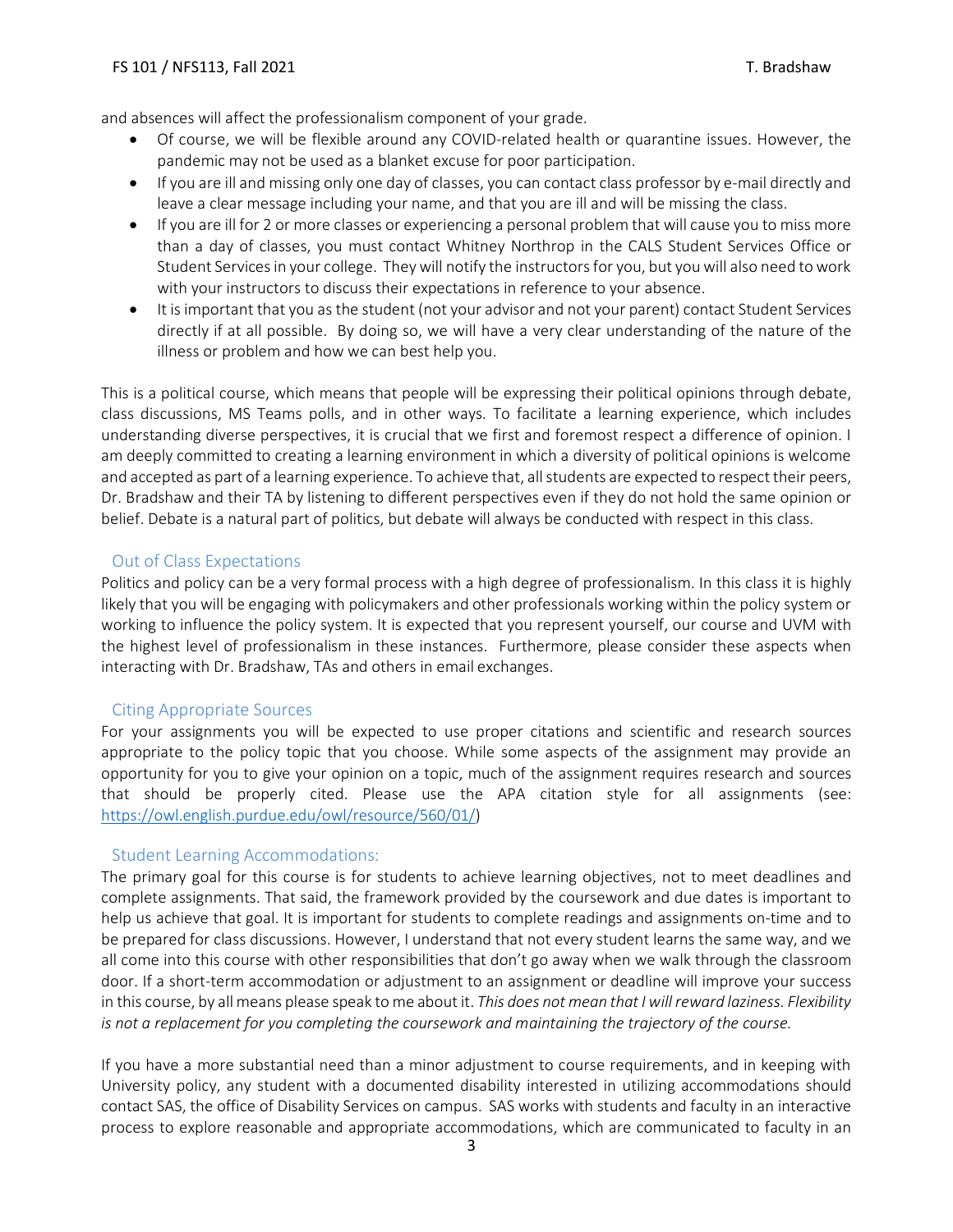accommodation letter. All students are strongly encouraged to meet with their faculty to discuss the accommodations they plan to use in each course. A student's accommodation letter lists those accommodations that will not be implemented until the student meets with their faculty to create a plan. Contact SAS:

A170 Living/Learning Center 802-656-7753; [access@uvm.edu](mailto:access@uvm.edu) [www.uvm.edu/access](http://www.uvm.edu/access)

#### Blackboard and other electronic communications:

Students are expected to pay attention in class and to not use electronic communications for non-course purposes. However, we are well-into the  $21<sup>st</sup>$  century and computers and phones are critically important methods for acquiring and sharing information. We will use MS Teams polls during class meetings to provide input on certain topics, so the ability to contribute in real-time will be valuable. Please bring your laptops or phones to use for these purposes. Cell phones should always be muted in class, and thumbs should not be idly scrolling screens. Please read this technology check list to make sure you are ready for classes. <https://www.uvm.edu/it/kb/student-technology-resources/>. Students should contact the Helpline (802-656-2604) for support with technical issues.

This course uses three digital platforms. UVM Blackboard (BB) is the primary tool for course management and all materials will be posted, assignments submitted, and grading conducted via that system. Assignments should not be turned in as paper copies unless otherwise stated. *Assignments will not be accepted via cloud services such as Google Docs. Please read that again.*

All course meetings will be streamed to the MS Teams NFS113A U S Food Policy and Politics channel. We may also use Teams for breakout sessions and group small collaboration. Our class sessions will be audio-visually recorded for students in the class to refer back to, and for enrolled students who are unable to attend live. Students who participate with their camera engaged or utilize a profile image are agreeing to have their video or image recorded. If you are unwilling to consent to have your profile or video image recorded, be sure to keep your camera off and do not use a profile image. Likewise, students who un-mute during class and participate orally are agreeing to have their voices recorded. If you are not willing to consent to have your voice recorded during class, you will need to keep your mute button activated and communicate exclusively using the chat feature, which allows students to type questions and comments live.

Finally, we will use Yellowdig (YD) in lieu of bb Discussion Board for asynchronous discussions and communitybuilding. YD should be accessed from within BB.

#### Guest Speakers:

The inclusion of guest speakers provides a seminar component to this course, and introduces students to people who are involved in agriculture and agriculture policy that you might not otherwise have access to. Guest speakers are donating their time to this course. Please show them respect, and plan to be in-class by 3:30 on guest lecturer days.

#### Paid Note-taking

*Students:* There are third-party websites that offer class notes for payment. You have the right to buy these notes. However, please know that these third-party websites are not affiliated with UVM, this course, or Dr. Bradshaw. As such, Dr. Bradshaw cannot attest to their quality or accuracy. Further, Dr. Bradshaw knows that many students have limited resources and some students have extremely limited resources, which is why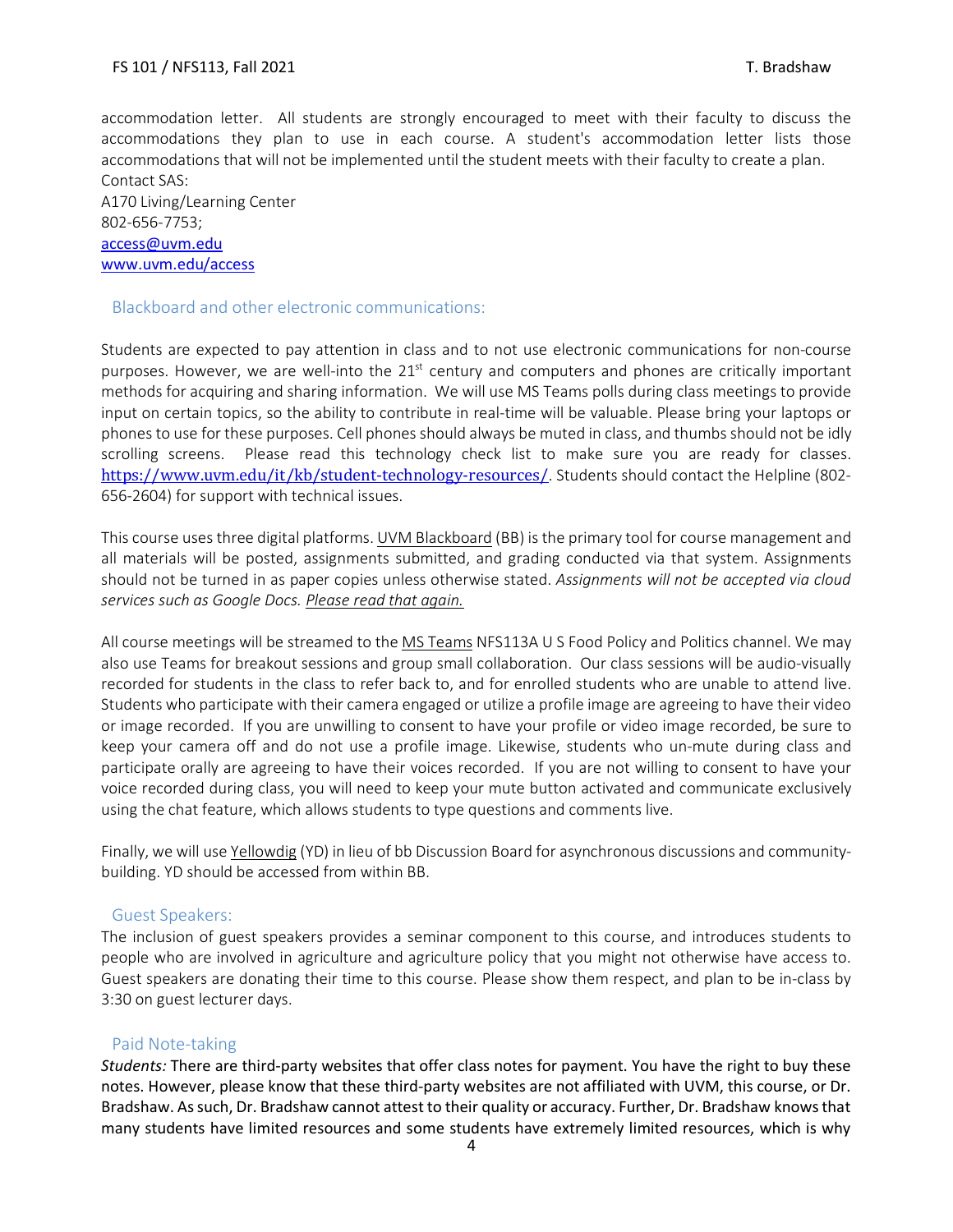you do not have to pay any additional money to take my class and be successful. I offer FREE textbooks at the library, suggest discount options for buying textbooks, and post FREE study guides, worksheets, and every power point slideshow on Black Board. Dr. Bradshaw and your TA offer office hours every single week. If you come to class regularly, take your own notes, and utilize the free/cheap resources, you shouldn't need to pay for anything in the course beyond UVM tuition.

*Paid-Note Takers:* As a paid note taker for a third-party site, you are within your rights to do this. However, you should know that there are limits of your enterprise at UVM. Please read the linked policies to learn more about what this means and the potential consequences. It is against [UVM's](http://www.uvm.edu/policies/cit/compuse.pdf) [technology policy](http://www.uvm.edu/policies/cit/compuse.pdf) for you to market your services to other students using any UVM network (email, Black Board, etc). In addition, [UVM's](http://www.uvm.edu/policies/general_html/intellectualproperty.pdf)  [Intellectual Property policy](http://www.uvm.edu/policies/general_html/intellectualproperty.pdf) states that you are not permitted to share materials that are considered the professor's intellectual property. These kinds of actions could result in potential for judicial action at UVM. *Dr. Bradshaw DOES NOT give you permission to share his intellectual property, including, but not limited to power point shows, syllabi, professor written notes, worksheets, quizzes, exams, assignments, or study guides. You MAY share your personal handwritten or typed notes based on his lecture or your reading.*

| Component                                   | Percent of Grade | <b>Total Points</b> | Due Date                     |
|---------------------------------------------|------------------|---------------------|------------------------------|
| (including 10%<br>Participation<br>In-Class |                  | 150                 |                              |
| attendance, activities, MS Teams polls,     |                  |                     |                              |
| discussion board, and unannounced           |                  |                     |                              |
| quizzes)                                    |                  |                     |                              |
| In-Class Policy Debate                      | 15%              | 150                 | (See additional information) |
|                                             |                  |                     |                              |
| Policy Memo                                 | 10%              | 100                 | Due September 26             |
| Midterm                                     | 20%              | 200                 | Wednesday October 20         |
| Direct Policy Participation Assignment      | 3% (Prospectus)  | 150                 | Prospectus Due October       |
|                                             | 12% (Full        |                     | 3. Full assignment due       |
|                                             | assignment)      |                     | November 28                  |
| Final Exam                                  | 20%              | 250                 | Tuesday December 14          |
|                                             |                  |                     | 4:30pm-7:15pm in Stafford    |
|                                             |                  |                     | 101.                         |

# Course Evaluation

# Specific evaluation components In Class Participation

You are expected to attend class; however, I do not formally take attendance. Instead, your participation will be determined by your participation in class in the following ways: 1) your presence and participation if you are called on directly in class; 2) MS Teams polls; 3) your participation in discussion during class of current news events related to politics and 4) your participation in class activities and quizzes, which will be mostly unannounced. Other activities in class may be announced or unannounced ahead of time. If you are not in class and have not previously alerted me to your absence you will not be given credit for these assignments. In some instances it may be necessary to miss class including for student athletes, religious holidays or because you are sick. These instances require either medical documentation (in the case of your illness) or prior discussion with the instructor. If you know you will miss class for religious holidays or athletic travel you must notify Dr. Bradshaw by the end of second week of class.

## In Class Policy Debate and Activities

We will frequently have in class activities and all of you will be participating in an in-class debate on a specific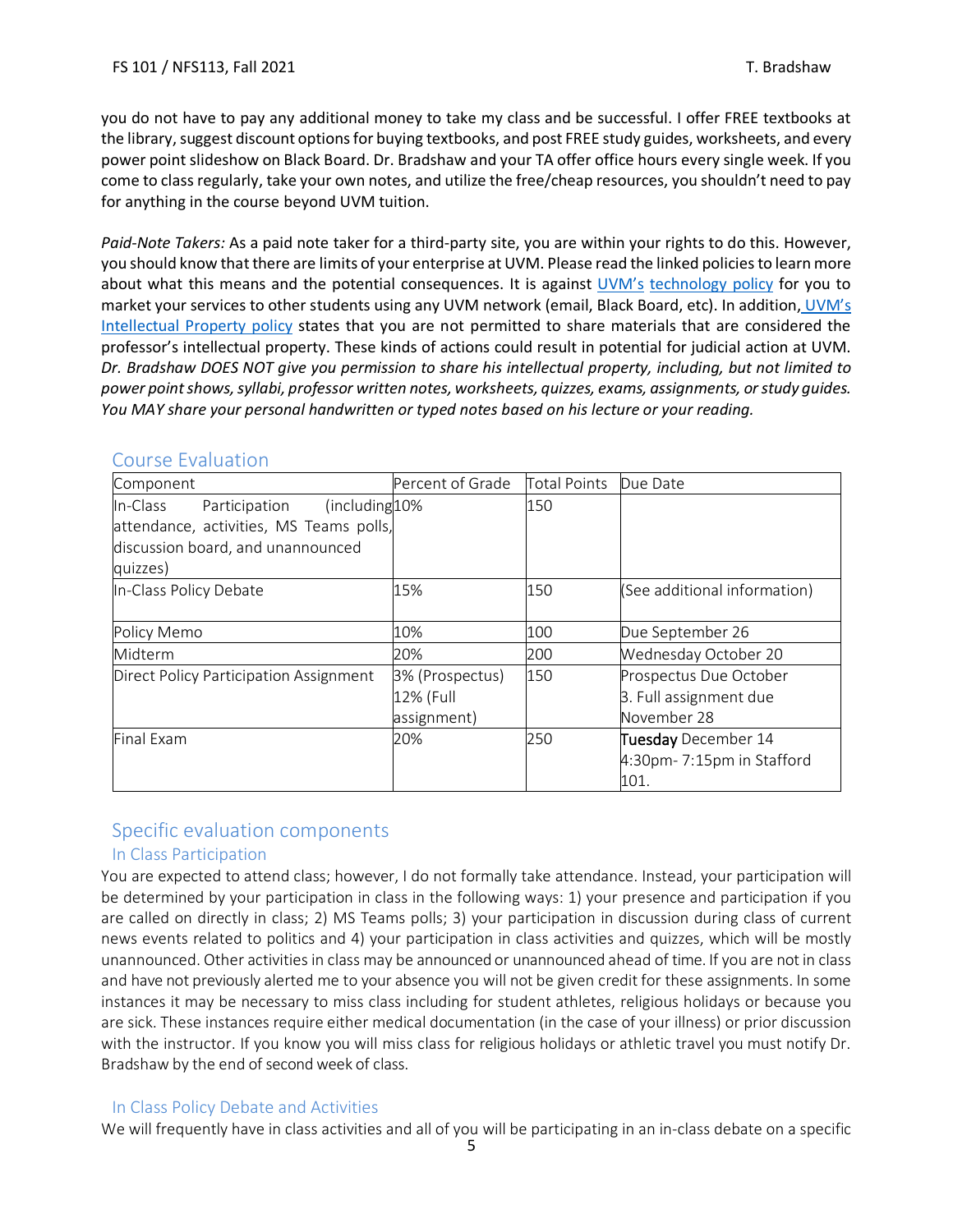food policy issue once in the semester. Your debate position will be assigned to you and you will be required to argue points from that perspective, regardless of whether it is your own opinion. You will be given a number of articles or other sources to consider in writing your perspective. A written overview of the position will be turned in prior to class and you along with others who have the same position to argue will debate against those with an alternative perspective in class and help facilitate a class discussion. There will be five total debates, and students will be assigned to their respective debates during the second week of class.

## Policy Memo

Understanding the policy process of how a bill becomes a law, and the many steps in between, is critical for success in this class. To facilitate that, your first assignment will be to choose a current U.S. Congressional bill, research the bill and its intentions, and to develop a policy memo on the bill and its potential path to becoming a law. Additional details will be given out prior to the due date.

## Direct Policy Participation Assignment

It's hard to understand the policy process or politics without experiencing it. You will be required to participate in the policy process in some way during this course and to document your experience from the beginning to the end. The options for policy participation are varied- they could involve writing a public comment, attending a hearing and testifying, meeting with a legislator or regulator or their staff to discuss your concerns on a food policy issue or others as we can determine together. Through this assignment you will actually experience what it is like to be involved in the process itself, rather than a bystander. It is important to know that you will not be graded on your perspective that you wish to express in this process, but rather, your engagement in doing so. In other words- your politics are your own and you can express what you want that reflects your own political views. You will be graded on your participation, documentation and reflection on the process- not your politics. Late assignments will not be accepted without prior arrangement with the Instructor. You will turn in a one page prospectus at the end of September for approval. This is to help you plan your activity for participation early on in the semester; many of these potential options require significant planning and coordination.

#### Exams

A mid-term exam will be given halfway through the course and a comprehensive final exam will be given in the course that will assess your understanding of the course objectives and assignments and the materials we learned and discussed in class. The final exam date for this course is Tuesday December 14 from 4:30pm until 7:15pm in Stafford 101. Note that final exam dates are NOT flexible. These dates are set by the Office of the Registrar and cannot be changed.

# Grading policies

Specific rubrics will be given out prior to the Policy Memo, debates, and the direct policy participation assignment so that you are aware of the grading process.

- ALL ASSIGNMENTS ARE DUE EACH SUNDAY BY midnight.
- All grading will be completed on Blackboard. Grading rubrics for assignments will be available and viewable.
- Late assignments: As an iterative and reflection-driven course, it is important to keep up with the assignments. Assignments will automatically be deducted 10% of the total grade for each day late. No assignments will be accepted after five days unless the absence has been approved by CALS Student Services. *Please read that again*.
- This course uses the standard Blackboard grading schema to convert numeric to letter grades. Numeric grades are not rounded to the next highest integer: an 89.99 is not a 90.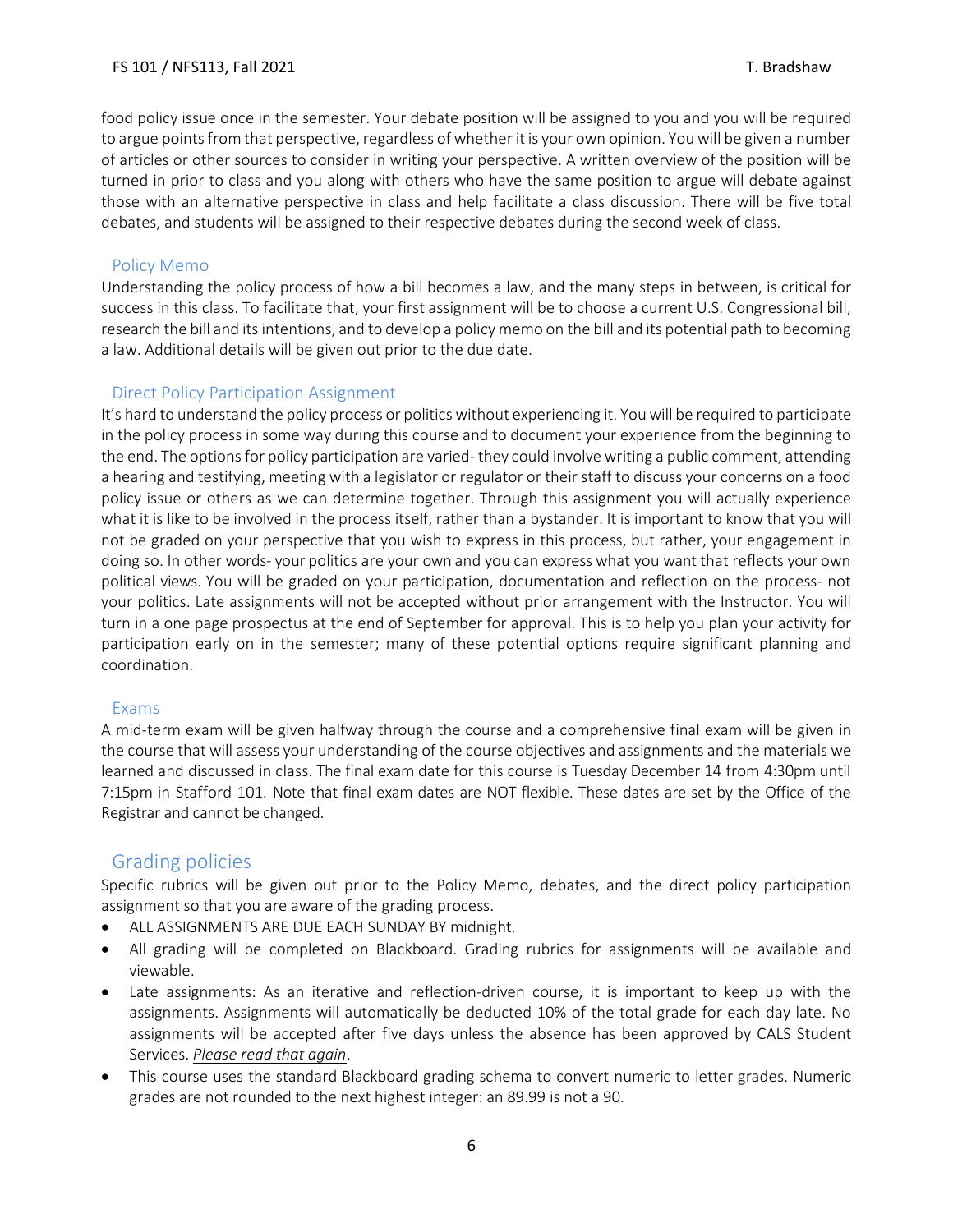#### GRADING SCHEMA USED FOR THIS COURSE

|              | minus $(-)$ |             | $plus(+)$   |
|--------------|-------------|-------------|-------------|
| A            | $90 - 93.9$ | $94 - 96.9$ | 97-100      |
| <sup>B</sup> | $80 - 83.9$ | $84 - 86.9$ | $87 - 89.9$ |
| $\subset$    | $70 - 73.9$ | $74 - 76.9$ | $77 - 79.9$ |
| D            | $60 - 63.9$ | $64 - 66.9$ | $67 - 69.9$ |
| F            |             | $<$ 60      |             |

- As a rule, I do not negotiate with students over minor grade corrections on assignments. For every student who feels they received a subjectively low grade on an assignment, there are multiple students who likely received a subjectively high grade. If you feel like there was an egregious grading error on any given assignment, by all means discuss it with me, but it is highly unlikely that the grade will change unless a strong and compelling case is made. In my experience after assigning hundreds of course grades, any student can achieve a high grade in my courses by simply staying up on readings, attending and participating in class, and completing assignments on-time and according to the instructions. *Please read that again.*
- If you would like to contest a grade, please follow the procedures outlined in this policy: [https://www.uvm.edu/policies/student/gradeappeals.pdf.](https://www.uvm.edu/policies/student/gradeappeals.pdf)
- For information on grading and GPA calculation, go to [https://www.uvm.edu/registrar/grades.](https://www.uvm.edu/registrar/grades)

# Additional UVM Policies and Resources

#### Academic Integrity

The policy addresses plagiarism, fabrication, collusion, and cheating. <https://www.uvm.edu/policies/student/acadintegrity.pdf>

## University Grading Policy

For information on grading and GPA calculation, go to [www.uvm.edu/academics/catalogue a](http://www.uvm.edu/academics/catalogue)nd click on Policies for an A-Z listing.

#### UVM Writing Center

The University provides a Writing Center in 105 Bailey/Howe Library. The center can help make writing less stressful by providing students with a tutor and writing resources.

Make an appointment: <http://www.uvm.edu/wid/writingcenter/?Page=tutorsandschedule.html&SM=submenu5.html> Resources for writing:<http://www.uvm.edu/wid/writingcenter/tutortips/scienceproftips.html>

#### Final exam policy

The University final exam policy outlines expectations during final exams and explains timing and process of examination period.<http://catalogue.uvm.edu/undergraduate/academicinfo/examsandgrading/>

Code of Student Conduct:

<http://www.uvm.edu/policies/student/studentcode.pdf>

## FERPA Rights Disclosure:

The purpose of this policy is to communicate the rights of students regarding access to, and privacy of their student educational records as provided for in the Family Educational Rights and Privacy Act (FERPA) of 1974.

<http://catalogue.uvm.edu/undergraduate/academicinfo/ferparightsdisclosure/>

# Course Evaluation:

Students are expected to complete an evaluation<sub>7</sub>of the course at its conclusion. Evaluations will be